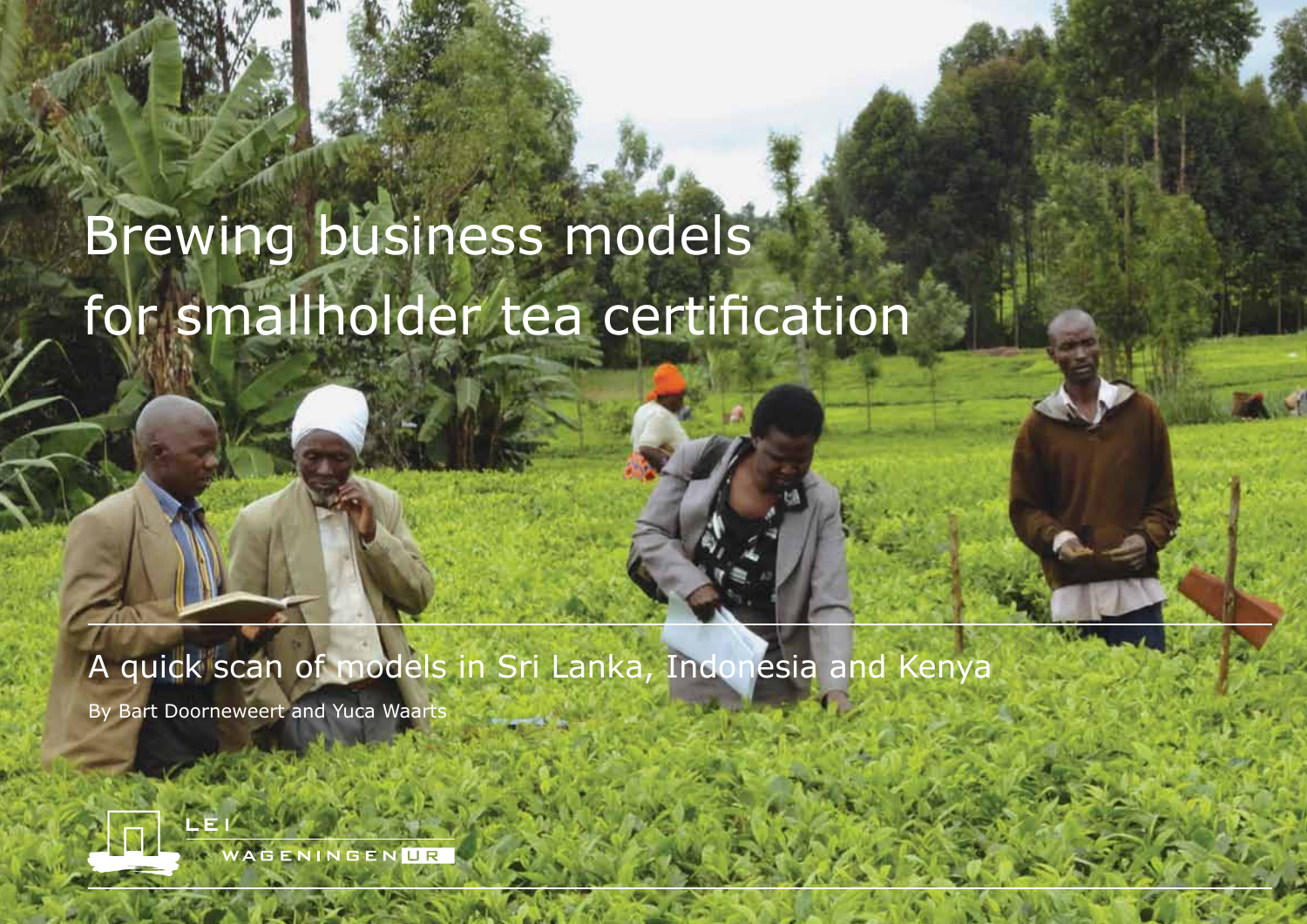## Preface Summary

Certification initiatives with smallholder tea producers are expanding worldwide. Despite this, little is known about the operational set-up of the business models that will be able to drive implementation and adoption in the long term without donor funding.

We have been fortunate to work closely with the Kenya Tea Development Agency (KTDA) to observe how it is developing innovative business models that will tackle these challenges. Together with KTDA and Rainforest Alliance, Lipton, Egerton University, Partner Africa, ETC East Africa, ETP and IDH, we designed the current KTDA business model and devised possible future business models.

We are grateful to the other pioneers who helped us to create an overview of several recent examples of business models applied in smallholder tea certification.

In particular, we would like to thank Nelia Latief (ETP Indonesia), Geertje Otten (Solidaridad in the Netherlands), Stan Thekaekara (founder of Just Change India, and fellow of the Skoll World Forum) and Lee Byers (senior coffee & tea advisor, Fairtrade International).

We would also like to acknowledge the efforts of the Netherlands embassy in Kenya and IDH (the Sustainable Trade Initiative). Without their support, our search for scalable and repeatable business models that will enhance smallholder tea producer sustainability would be even more arduous.

This study compared several business models that have been implemented for smallholder tea certification in Sri Lanka, Indonesia and Kenya. The purpose of this comparison was to reflect on the business model innovation that is currently taking place within the Kenya Tea Development Agency.

The comparison showed that certification initiatives are pairing their training activities with training in productivity improvement. This is done in order to meet the quality specifications demanded by the market.

In line with this development, there is a growing awareness in all the cases we studied that training for both certification and production would benefit most from a structural knowledge transfer infrastructure like Farmer Field Schools (FFSs).

Both factors increase the demands on the business models that are aimed at creating self-sustaining systems. To achieve this, implementing agencies need to find ways of funding these activities with internal revenue or revenue from the market. None of the models we examined has found a way of generating this revenue.

The aim of the new KTDA business model is to integrate its certification programme with its FFS system. The key challenge KTDA faces is to develop marketing activities that will generate the required revenues to cover operational costs. This will create a sustainable economic basis for running and expanding the extension system over all 53 tea factories. With expansion of the extension system, KTDA also faces the challenge of warranting the quality of the knowledge it provides.

Thus far, KTDA is the only organization working on smallholder tea certification on such a large scale. It will therefore be very worthwhile to follow the developments in its business model innovation.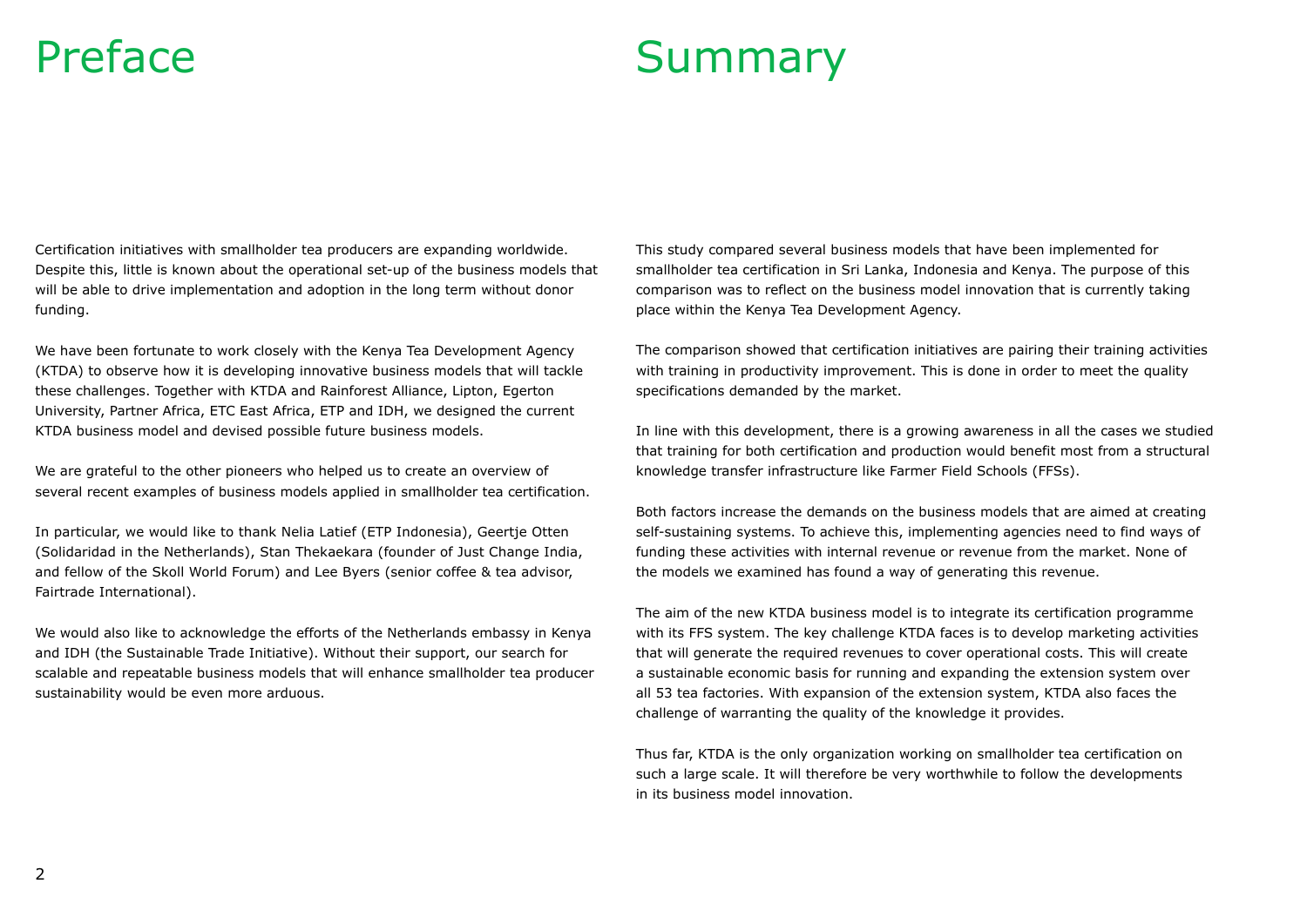## 1 Introduction

In this research, we studied the design of the business models that are used to organize smallholder certification programmes for sustainable tea. We selected examples from initiatives in such major tea producing countries as Indonesia and Sri Lanka. The purpose was to provide case material to reflect upon the certification initiative that has been deployed by KTDA. The research was requested by ETC East Africa and the Netherlands embassy, which have supported KTDA in developing its smallholder certification programme.

This study fits into a context where KTDA is seeking input on reconsidering the operation of its own business model. The objective of this redesign is to create a self-sustaining business model through internal revenue and/or revenue from the market. The aim of our study was to contribute to this design activity by providing a reflection on the state-of-the-art in other cases. In this way, reflection is provided on business models for certification and at what level KTDA's intervention is new to the sector or not. Also, other certification efforts could learn from the cases presented through this quick-scan study when they build their own models.

#### Methodology

The business model represents the rationale by which an organization creates, distributes and captures value. In the case of product certification programmes for sustainability, the term value would refer to the curriculum and knowledge transfer practice that the programme offers to farmers, and to how certification practice would generate revenues to fund its costs in return for providing this value.

A business model captures all the elements of an organization's activity system in order to describe how it creates, captures and delivers value. A business model is most comprehensively and concisely described according to the methodology provided by Osterwalder and Pigneur (2010), who posit that a business model, in its essence, consists of nine building blocks.

An overview of the business system is provided by describing each building block and how it relates to the eight other building blocks. This is done by using a 'canvas' approach, whereby all the interrelating building blocks are described in a single overview. The figure below shows what this blank canvas looks like.

In this study, we used the business model canvas (see figure) to look at how alternative certification models are designed. We did this by looking through the lens of the agency that initiated the certification programme, and we show how the agency reaches out to its target farmers (the customers), thereby explaining how the certification programme is organized.

We have colour coded the canvas to indicate which activities are provided by which actors. The initiators' activities are coded with yellow notes.

Because we use the same business model canvas approach for all the relevant cases, we can compare the organizational alternatives between the cases.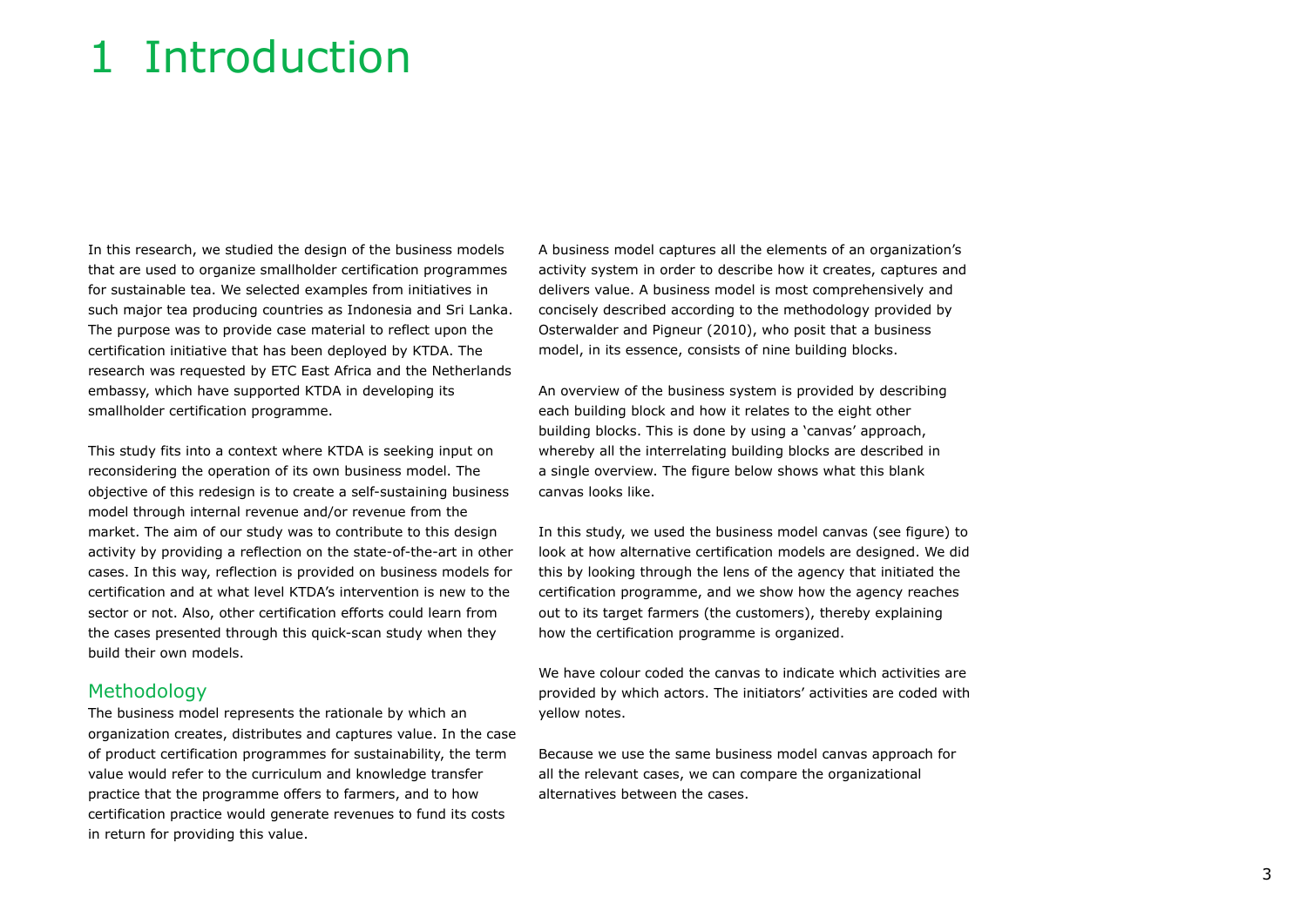To guide the enquiry we, formulated the following research questions:

- 1 What are the business models currently applied in smallholder tea certification programmes in Indonesia and Sri Lanka?1
- 2 What is the current business model of KTDA's certification programme, and what innovations are foreseen to roll out this model throughout the KTDA system and make this model self-sustaining?
- 3 What commonalities and differences can be observed in the implemented business models?

 $<sup>1</sup>$  We also tried to find a case in India. However, nearly all tea in India is grown on estates,</sup> not by smallholder producers. This did not fit the criteria for this research, which was focussed on smallholders.

#### Approach

For the cases of Sri Lanka and Indonesia, we carried out semi-structured telephone interviews with key experts from the certification programmes. We supplemented this with desk research on project documentation.

For the case of KTDA in Kenya, we utilized the outputs from the business model generation workshop that was held in Nairobi (Kenya) on 3–4 May 2012. These outputs were generated by a wide stakeholder group that was involved in implementing the current KTDA business model. We thus obtained more detailed knowledge of this case than of the others. Nevertheless, there is enough substance to compare all cases on the basis of their operationalization of certification with smallholder tea producers.



| <b>Value proposition</b>                                                                           | Customer<br>segments                                                                | Customer<br>relationships                                                                                                  | <b>Channels</b>                                                           | <b>Revenue streams</b>                                                          | <b>Key activities</b>                                                                    | Key resources                                          | Key partnerships                                                                               | Cost structure                                             |
|----------------------------------------------------------------------------------------------------|-------------------------------------------------------------------------------------|----------------------------------------------------------------------------------------------------------------------------|---------------------------------------------------------------------------|---------------------------------------------------------------------------------|------------------------------------------------------------------------------------------|--------------------------------------------------------|------------------------------------------------------------------------------------------------|------------------------------------------------------------|
| The offer to the<br>customer (segments)<br>and the job this<br>offer gets done<br>for the customer | The targeted<br>customers for the<br>value proposition and<br>their characteristics | The means used to<br>make the customer<br>segments aware of<br>the value proposition<br>and engage with them the customers | The way the value<br>proposition is<br>delivered or made<br>accessible to | The way in which<br>the customers pay<br>for access to the<br>value proposition | The activities which<br>are needed to provide which are applied<br>the value proposition | The resources<br>to providing the<br>value proposition | The collaboration with The costs<br>other organizations<br>to realize the value<br>proposition | incurred in working<br>with the other<br>8 building blocks |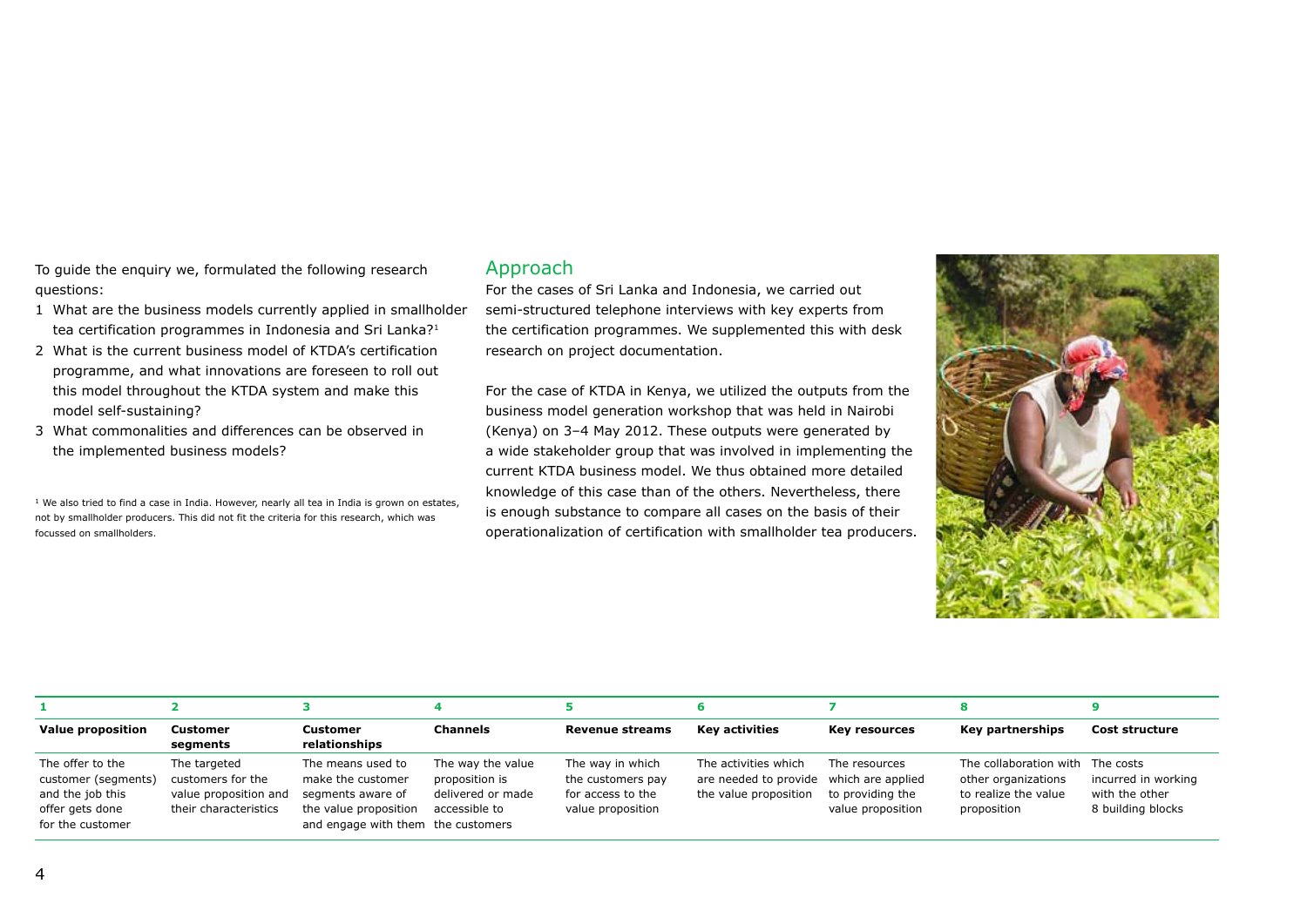## 2 Business models for smallholder tea certification

This section provides an overview of several business models for smallholder tea certification. We first comparatively describe the models that have been implemented in Sri Lanka, Indonesia and Kenya with the model implemented by KTDA. This provides a reflection on the current model that KTDA has implemented and sheds some light on the innovations it is considering for its current business model.

As KTDA is currently considering a redesign, we finalize the case presentations with a redesign of the KTDA model and a reflection on the specific innovation challenges for the present KTDA model.

This chapter starts with a discussion of the cases of Sri Lanka and Indonesia. We then present the case of KTDA in Kenya, treating both the model it has worked on in recent years, and one of the options for the future model it is considering for the next phase of its certification programme.

## Key Partners Cost Structure Revenue Streams Key Activities Key Resources Value Proposition | Customer Relationships Channels Customer Segments Research Institute Processor Buyer Marketer Buyer NGO Donor Credit supplier The initiator of the project

Business Model Canvas www.businessmodelgeneration.com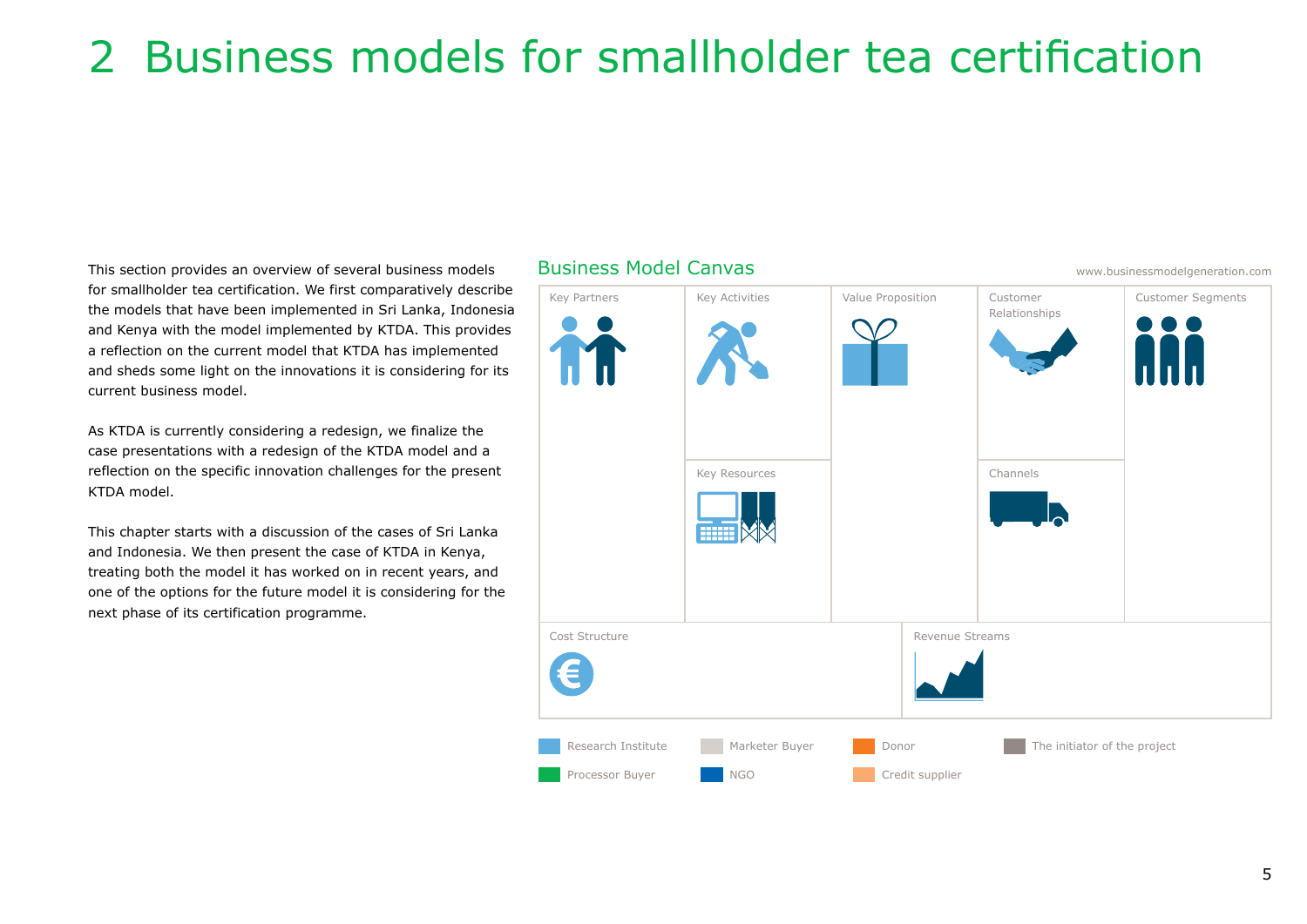## ISD-Solidaridad Sri Lanka

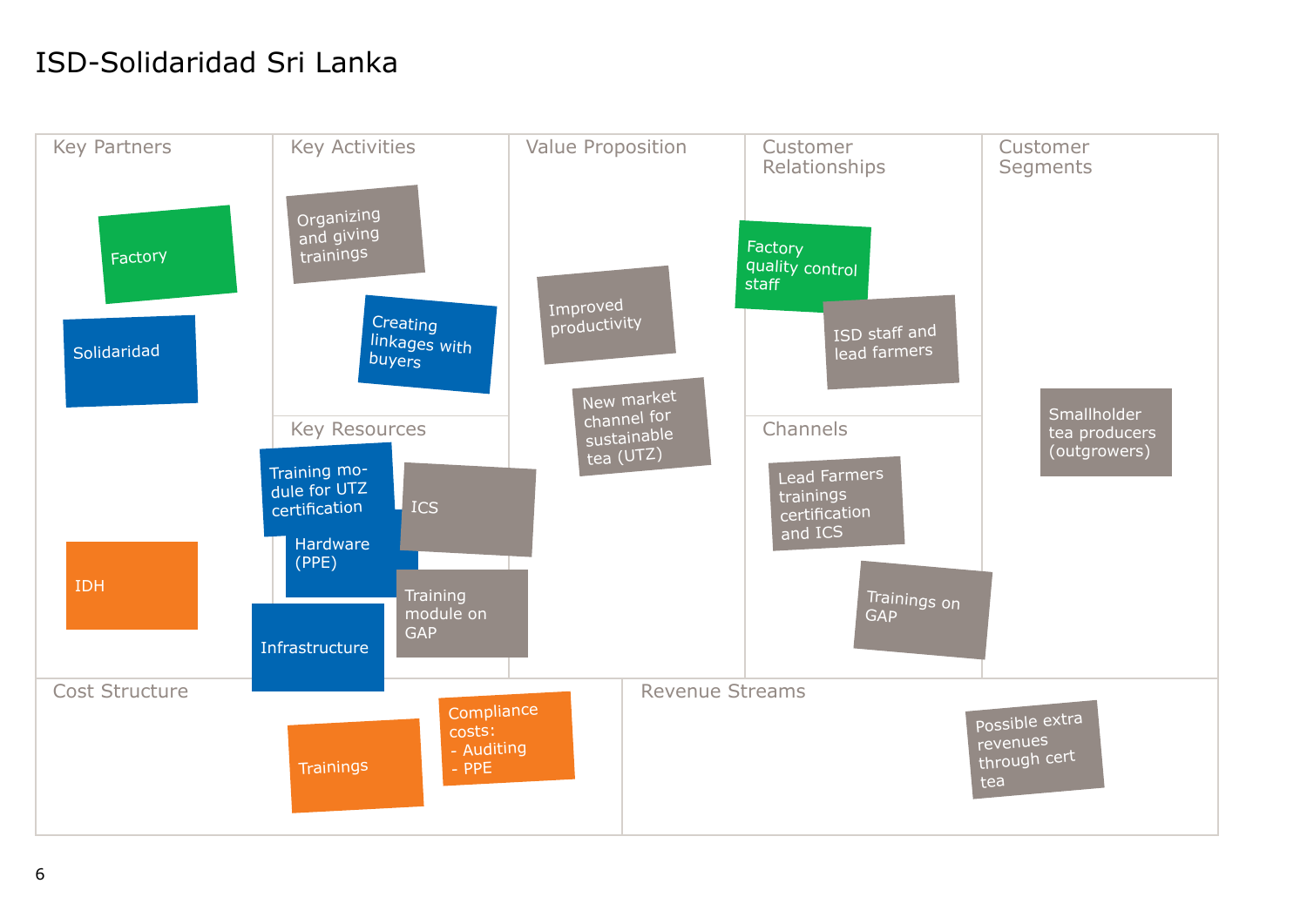### Smallholder tea certification in Sri Lanka

#### Context

The tea industry in Sri Lanka is characterized by large fluctuations in the export market. The country is not well connected to the markets for sustainably produced tea. It exports the bulk of its tea output to the Middle East, which is a market that has less demands regarding sustainability. Over 370,000 smallholder growers are engaged in the Sri Lankan tea sector, accounting for about 75% of the country's total output of tea (ISD, 2008). Much of the smallholder production is organized in outgrower schemes, whereby smallholders supply some of the tea that is processed on the estates.

#### Initiator of the certification programme

The Institute for Social Development (ISD), which is based Kandy, Sri Lanka (yellow notes on the canvas) launched the initiative together with Solidaridad and in cooperation with the Keppetipola Tea Shakti Factory, to certify a group of over 3,000 smallholder outgrower farmers to UTZ Certified standards. The aim of the project is to improve economic and environmental sustainability, and to reduce the price volatility for smallholder farms. This is done by certifying the smallholders' tea and linking them to new markets for certified tea.

#### Key activities and partnerships

The ISD built a partnership with Solidaridad to certify and train tea producers. Auditing is done by the Sri Lanka Standards Institution (SLSI). Solidaridad provided much of the funding through the donor IDH for run-up investments, and contributed to the capacity-building programme for producers. It also initiated market linkages with buyers in the Netherlands.

#### What is offered to farmers and in which way?

In the pilot phase of the project, ISD was involved in providing training to farmers on GAP (good agricultural practice). Through donor funding, Solidaridad provided hardware (e.g. protective clothing) and improvements to the infrastructure related to production, such as adequate transport access. Both lead farmers and factory employees were given capacity-building training in the internal control system for certification, which will enable them to maintain production standards after the initiators of the project withdraw and leave it run on its own.

After the withdrawal of donor funding from the project in 2011, the auditing costs were left for the producers to cover. The assumption is that they will recoup these costs through the additional value they will capture in the market through being UTZ certified.

#### Challenges to the model

UTZ certification provides tea producers with backing on sustainability claims to the market. The issue in tea, however, is that UTZ certification is mainly recognized by consumers in the Netherlands. Compared to the UK, this is very small market On top of that, the main markets for tea from Sri Lanka in the Middle East are satisfied with lower quality standards. Maintaining the market channel for UTZ certified produce under these circumstances will thus be a challenge to keeping this business model for UTZ certified tea running.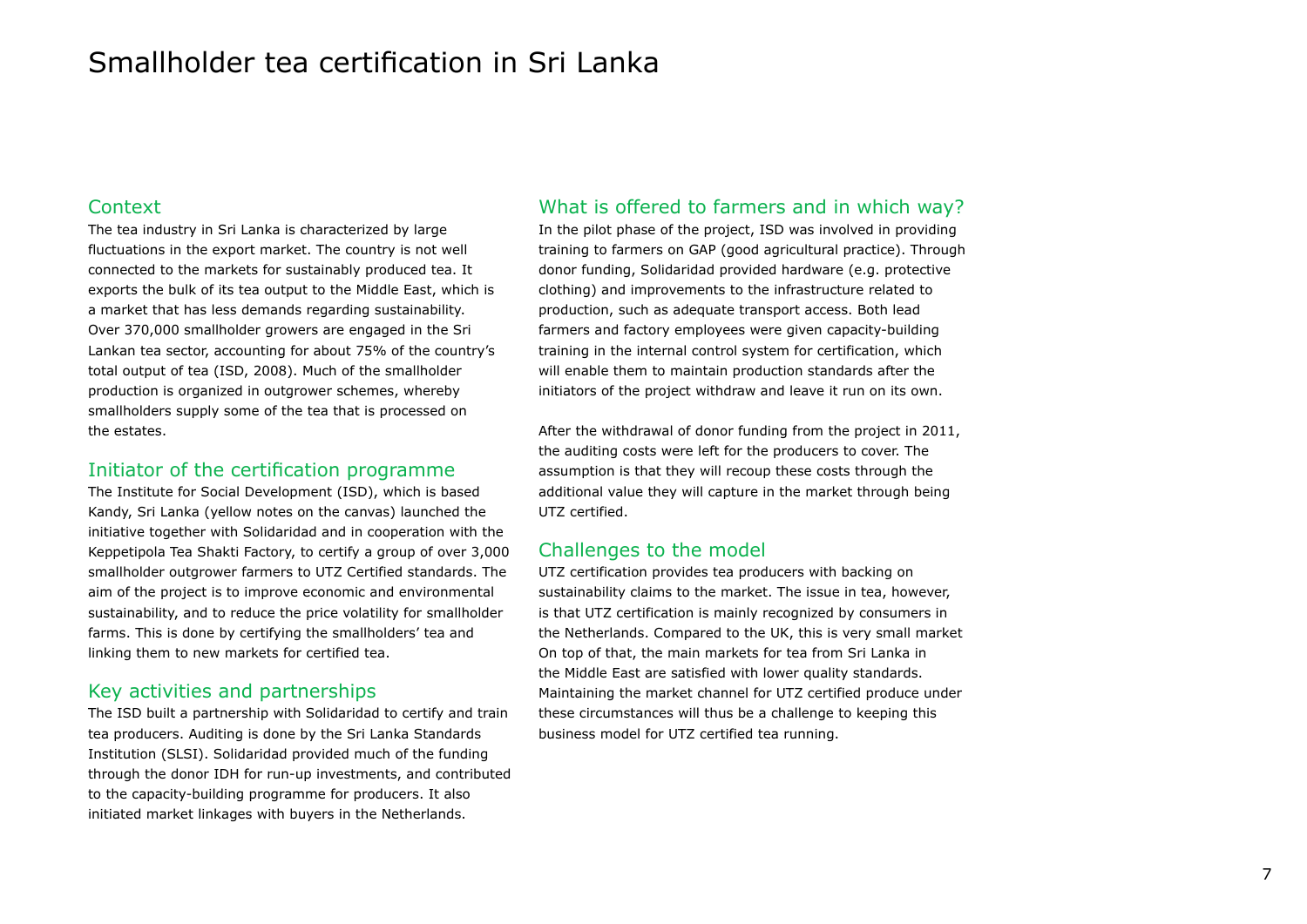## ETP-Rainforest Alliance Indonesia

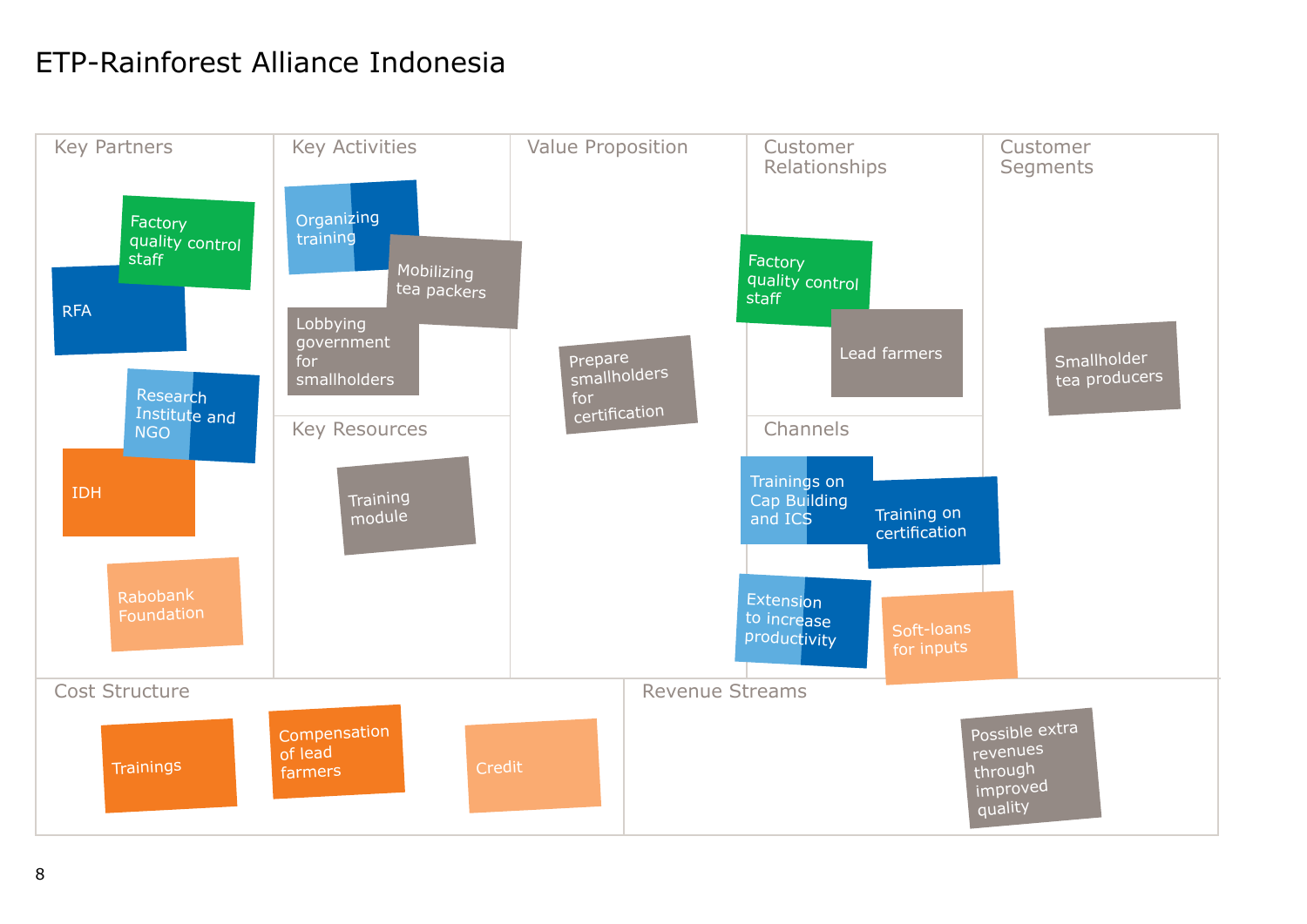### Smallholder tea certification in Indonesia

#### **Context**

Smallholder tea production in Indonesia coexists with larger plantations. Smallholders trade mainly as individuals through middlemen, who in turn trade with factories. There are also producer groups that spot trade with factories, but they are not formally organized. Quality is a major issue, due to varying plucking techniques. Indonesian exports represent only a small share of its total tea output. It is therefore proving difficult to introduce international certification standards.

#### Initiator for the certification programme

The mission of the Ethical Tea Partnership (ETP) (yellow notes on the canvas) is to work with tea producers and companies at each end of the supply chain to create a thriving tea industry that is socially just and environmentally sustainable. ETP works in partnership with the major sustainability standards: Fairtrade, Rainforest Alliance and UTZ Certified.

#### Key activities and partnerships

In Indonesia, ETP is working with Rainforest Alliance to develop smallholder tea production. They made a start on preparing farmers to be certified, using a method to adapt and specify generic sustainability indicators to the local context. The implementing partners of the training programme are YPLK3 (which works with farmers on a daily basis) and the Gambung Research Institute of Tea and Chinchona (which is working on increasing productivity).

To address the challenge of limited exports, ETP is partnering with local factories that supply ETP members on improving productivity. By starting with building these relationships, sustainability standards can be more readily applied. At the same time, ETP is mobilizing the interest of foreign buyers in sustainable tea from Indonesia. The project is funded by IDH (which provides grants for running the training programme) and Rabobank Foundation (which provides farmers with soft loans to purchase inputs).

#### What is offered to farmers and in which way?

Because there is not yet a market for certified tea, farmers are offered the opportunity to prepare their farms and producer groups for certification by training them in the internal control systems (ICS) that are required for certification. This is coupled with training to achieve improvements in productivity.

Farmers are attracted to the programme by lead farmers who ensure that they maintain their knowledge by, for example, using demonstration plots. Factory quality control staff are also active in mobilizing farmers for the programme. About 1,000 farmers are currently part of the programme.

#### Challenges to the model

The main challenge to the certification process is that the farmers are not integrated into the supply chain, as they do not own any processing facilities, which makes developing a market outlet for sustainable tea a challenge. As such, there is currently no ownership of tea certification and no market momentum to cover the costs of certification.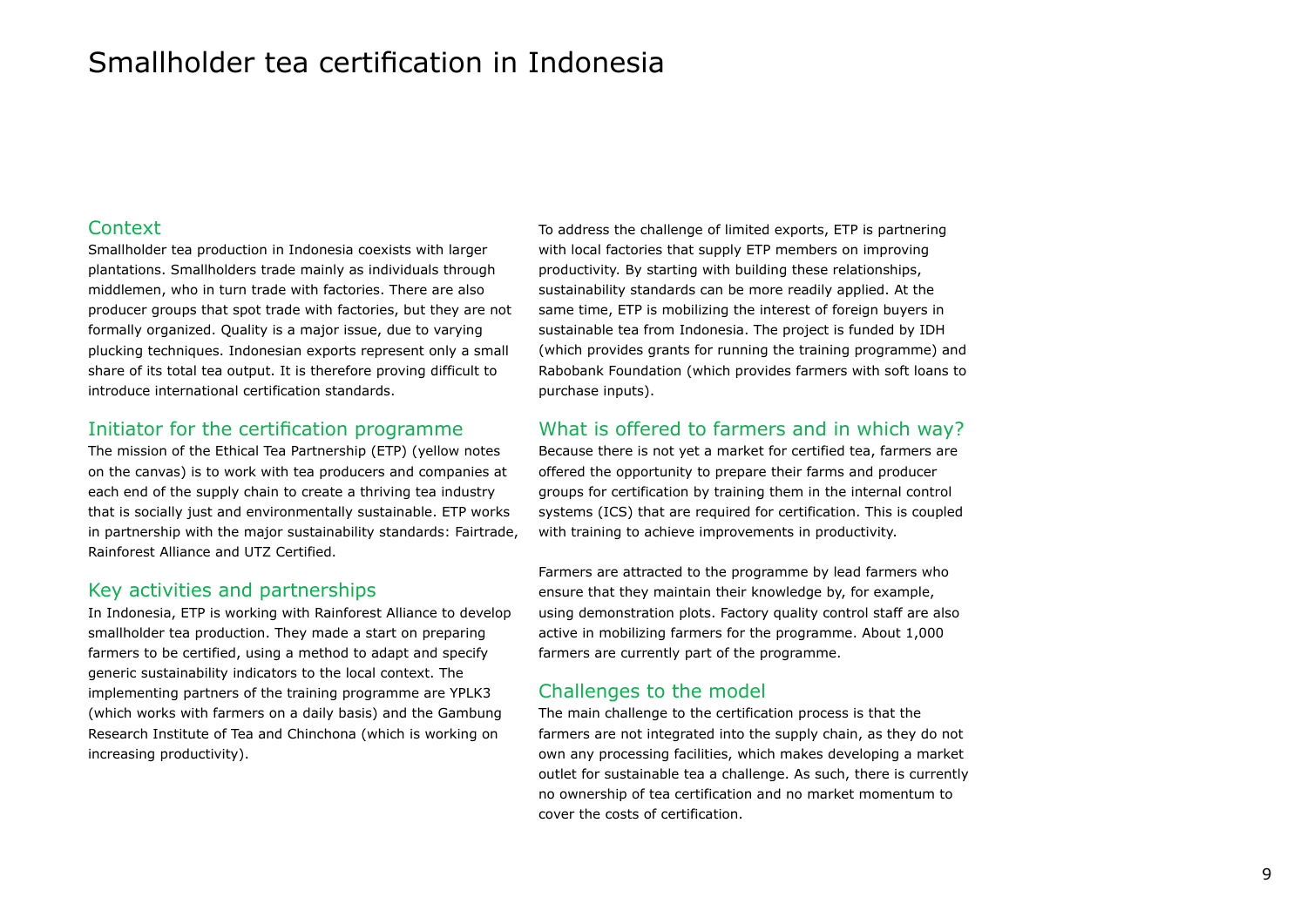## KTDA Factory FFS-RA Current Business Model

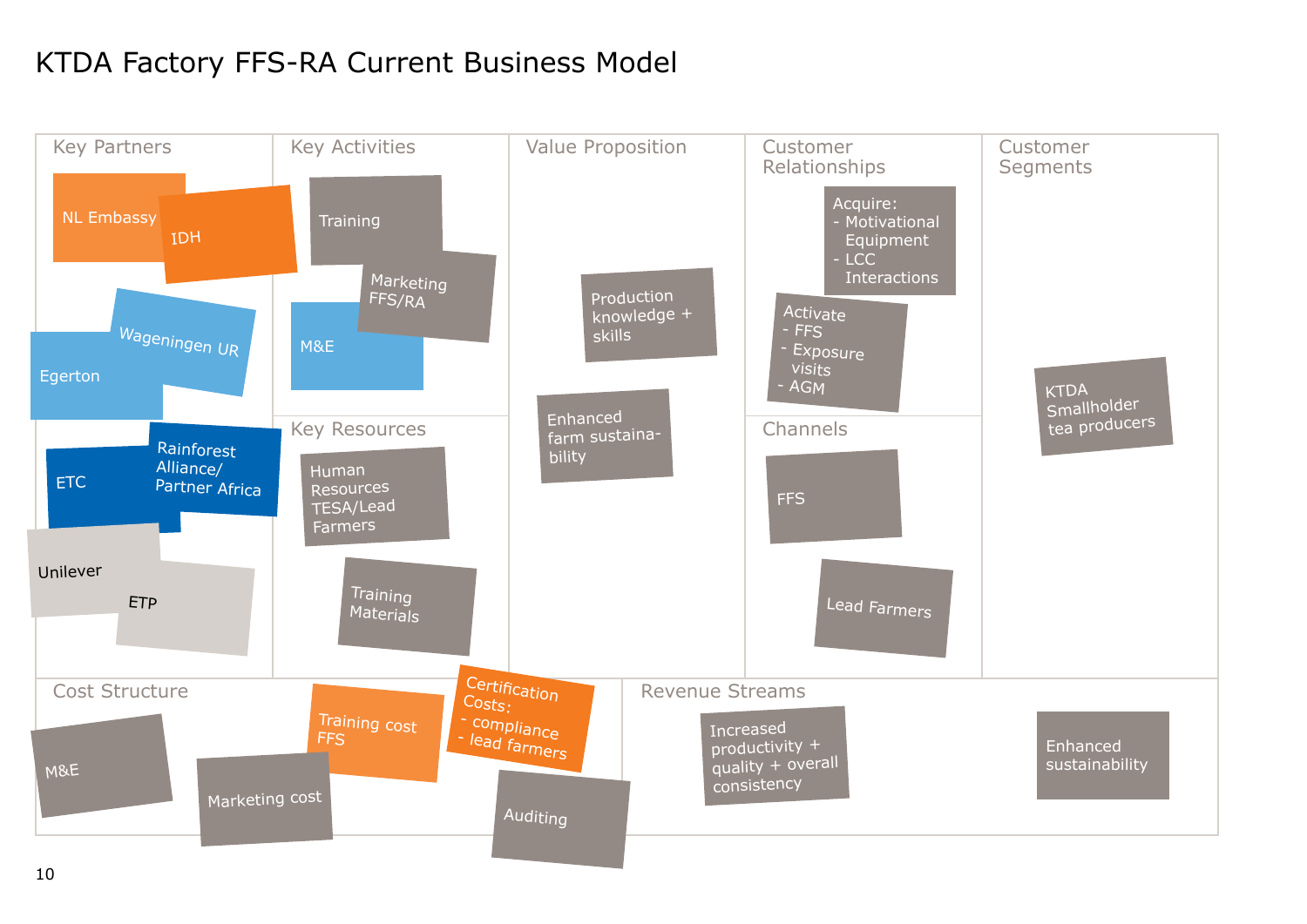### Smallholder tea certification in Kenya

#### Context

Kenya Tea Development Agency Limited (KTDA) is a private company, and one of the world's largest private tea management agencies. It currently manages 54 factory companies in Kenya's small-scale tea sub-sector, processing tea from 560,000 tea farmers. It supplies the world's major tea packers.

KTDA started as a parastatal organization in the 1960s. Through privatization in 2000, smallholder tea producers have become the owners of the tea factories. The factories are the shareholders of KTDA.

#### Initiator for the certification programme

KTDA is a supplier for Unilever's Lipton tea brand. KTDA, together with the factories, has joined forces with Lipton to realize the latter's ambition to have all 54 factory companies fully Rainforest Alliance (RA)certified in 2013. Although Unilever is the initial partner of the programme, KTDA aims to provide certified tea to all its client packers in the long run.

#### Key activities and partnerships

To operate the initial model, KTDA employed a host of partners ranging from implementation partners – like ETC East Africa, Rainforest Alliance and Partner Africa, which provide train-thetrainers programmes for KTDA field staff (Technical Extension Service Agent) and lead farmers, to research institutes for monitoring and evaluation purposes (Wageningen UR and Egerton University). The programme works with various donor organizations, amongst which the Netherlands embassy in Nairobi (which funds the development of the FFS system) and IDH (which finds the training programmes for certification).

#### What is offered to farmers and in which way?

Building capacities to increase knowledge and skills in farming practices is central to the value proposition that KTDA offers to smallholder tea producers. This is offered through two channels: the FFSs (training in tea production and other topics) and a lead farmer system (training in RA certification).

Farmers are attracted to the programme through regular interaction at leaf collection centres (LCCs) and annual general meetings. The FFSs and lead farmers are also involved in maintaining and promoting knowledge of production and certification. The content and method of knowledge dissemination has proven to be very effective, and is showing promising results in the sustainability of the production system.

#### Challenges to the model

FFS and certification training programmes are provided through separate channels. This creates a situation whereby activities are partly duplicated. Through learning about its model, KTDA has concluded that the certification training will become more effective if it is backed by continuous learning through the FFSs.

There are currently just over 500 farmer field schools where certification training was not part of the curriculum, but could technically be included in a modular way. However, another 3,400 FFSs are needed to scale-up this combined model in order to cover the entire KTDA system. Upscaling the FFS whilst maintaining the quality of knowledge and skill transfer is still a major challenge to achieving a higher level of sustainability in the combined extension system.

Another key challenge to the model is to create a system that can sustain itself financially. ETP and Unilever currently guarantee demand for certified tea. But the main question (which is yet to be answered) is whether the realized productivity and quality improvement will deliver enough indirect revenues for KTDA factories to fund the FFS activities and RA certification costs.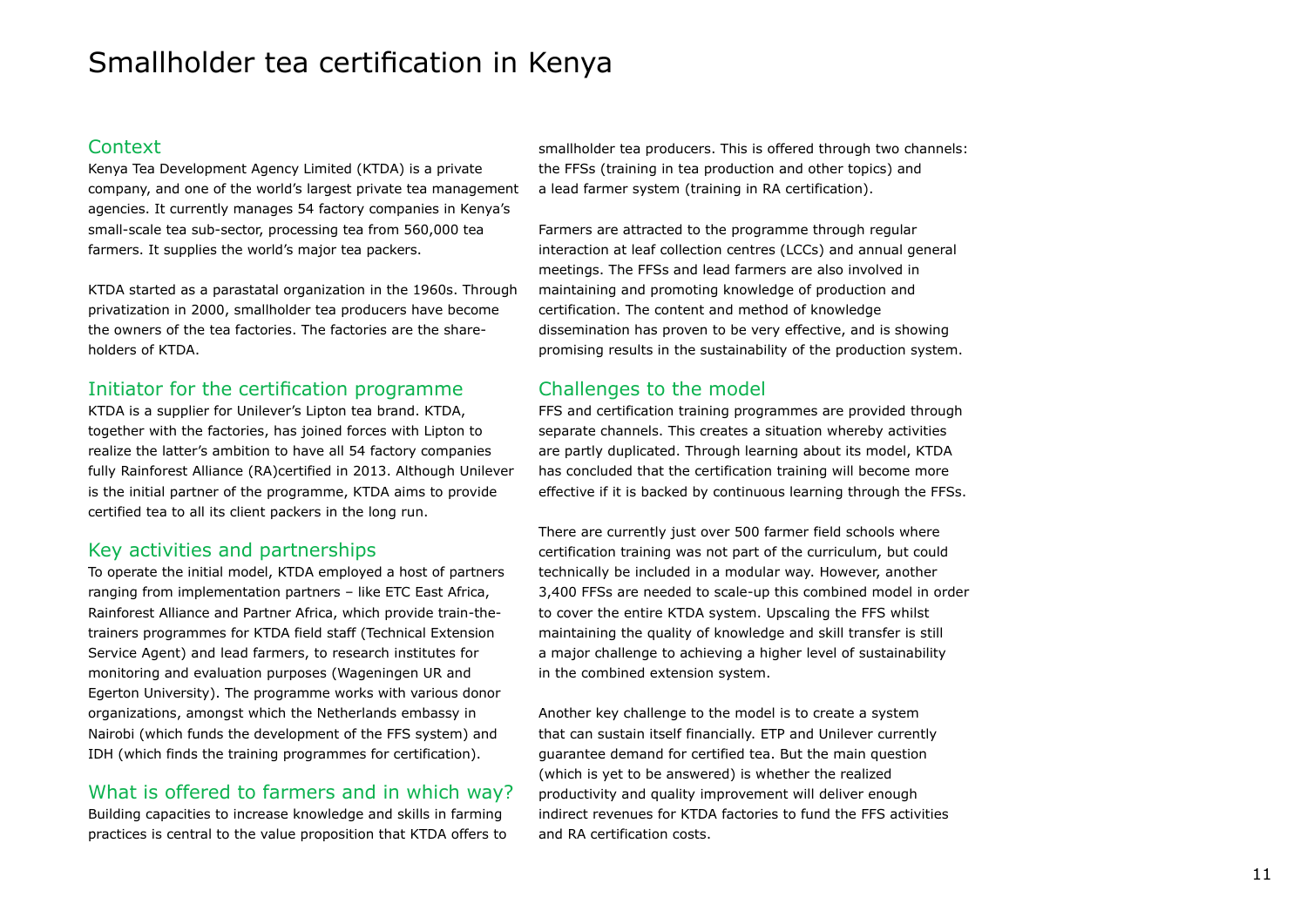## KTDA Factory FFS-RA New Business Model

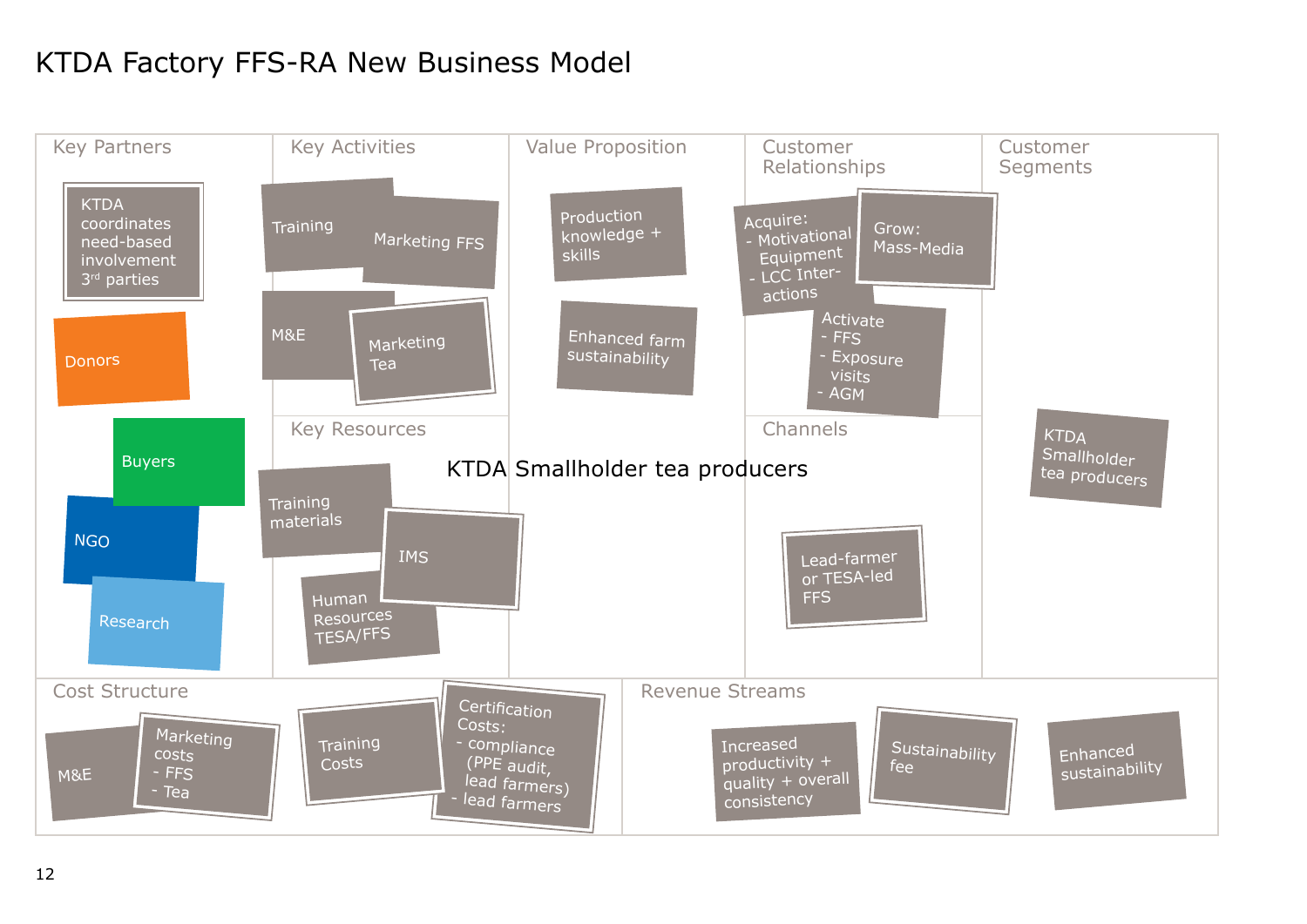#### Business model innovation in the KTDA model

Based on what it has learnt from the current business model for the FFS–RA programme, KTDA is currently considering several changes to address the issues of self-sustainability. These projected changes to the current business model are marked in grey with an extra frame around the stickie note in the above new business model for KTDA.

One of the key business model innovations that KTDA would like to introduce is the integration of the certification training activities into the FFS system, thereby creating a single channel through which farmers are serviced. This would strengthen the continuity of knowledge dissemination and RA certification.

KTDA also plans to adapt its marketing activities in order to obtain a premium for its certified tea in the market. This premium is intended to cover part of the costs that are associated with providing the FFS knowledge infrastructure (including RA certification costs). This will be an essential transformation from the current donor-funded model.

Another significant transformation is that KTDA intends to limit its dependence on support from partners. The number of key partners and their roles will be limited in the new model it intends to implement. The idea is that KTDA will more efficiently coordinate required input from the outside, thereby in the end improving the effectiveness of its contribution to developing the self-sustaining FFS-RA business model.

A final innovation KTDA is thinking of, is to increase the outreach of the FFS system through mass media coverage. This could help both to strengthen transferred knowledge to existing FFS farmers and RA certified farmers, and to attract the interest of new farmers or groups of farmers.

#### Innovation challenges for the coming time

It is not yet known whether the market will reward certified RA tea with a premium. First, an estimate needs to be made of the costs of running both the FFS system and the RA certification programme.

Part of that estimate also requires considering how to operationalize the new FFS system, which will be rolled out over all 54 KTDA factory companies. Quality and continuity of knowledge transfer will be key. KTDA is currently considering a hybrid model. The idea is to employ graduates of the FFS for the lead farmer function in certification, by providing them with certification training. These graduates can then perform a dual function for FFS and certification training, where KTDA's own field staff (TESA's) can provide quality control and support. KTDA will employ its own field staff (TESAs) in support to provide the quality foundation for FFSs (e.g. conducting quality control and maintaining the knowledge level of FFS facilitators). It still remains to be seen through trials, what form will provide the most effective quality backing in the most cost-efficient way.

These two variables (market revenue, and set-up of the FFS system) form the bottom line of the cost/benefit equation, which will determine whether and, if so, in what form the model will be rolled out over the KTDA system.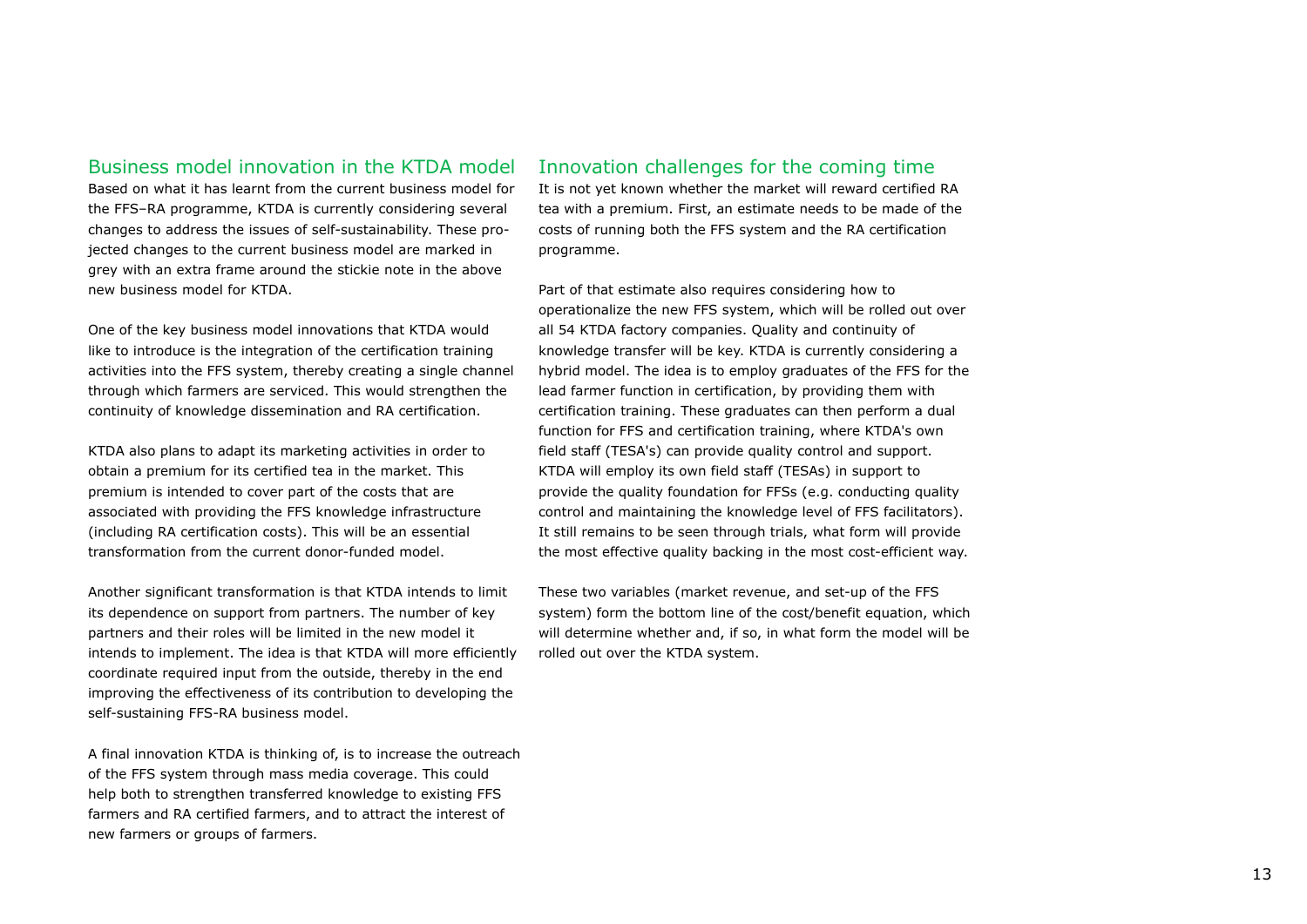## 3 Discussion and conclusions

All models described in this study were implemented with the aim of certifying the tea that is produced by smallholder producers. KTDA is by far the largest in terms of the scale of its operations and the implementation of its smallholder certification programme. Because KTDA is essentially an integrated smallholder-owned production and marketing organization, it is different from the cases in other countries.

A common observation is that in all cases training activities to prepare for certification are combined with training activities that are directed at improving productivity (e.g. implementing good agricultural practices). This is done because production training can contribute to realizing basic results, such as productivity and quality increase, which are important for both the farmer and the market. Certification alone focuses on sustainability issues, which might have some overlap with productivity issues but does not cover the breadth of the required integrated approach to productivity and quality improvement. There is also an awareness in all cases that farmers and extension trainers need to be exposed to continuous knowledge transfer in order to maintain their knowledge quality and skill levels, and to increase the depth of the knowledge they provide. Certification initiatives supported through FFS systems could provide a natural complement to achieve this if FFS systems with long-term future prospects are already available.

A second common observation is that all cases were initiated on the assumption that certification will generate additional indirect revenues for the implementing agency to recover the costs of running the certification programme. In all cases, this assumption is yet to be supported. The fact that there is a requirement to recover not only certification costs but also the expenditure on additional knowledge infrastructure, imposes an extra demand for business model innovation to integrate certification and extension systems into a single viable model.

Creating additional revenues for certified tea will thus be key to creating a self-sustaining integrated business model for smallholder tea certification programmes and extension. There are initial indications from the KTDA case that extra revenue can be generated through production improvement. However, this is unlikely to be sufficient. Therefore, initiators of certification programmes will also need to put considerable effort into market development to generate additional revenue from the market for certified tea. This too will be a challenge, because the market for certified produce is relatively small. This market is also fragmented, with various certification schemes competing in the same limited market segment.

In all, none of the certification programmes in this study has developed business models that are self-sustaining. Each model is still dependant on outside funding for operationalization. It is therefore recommended to expand on this study and explore whether there are other models that have managed to become self-sustaining.

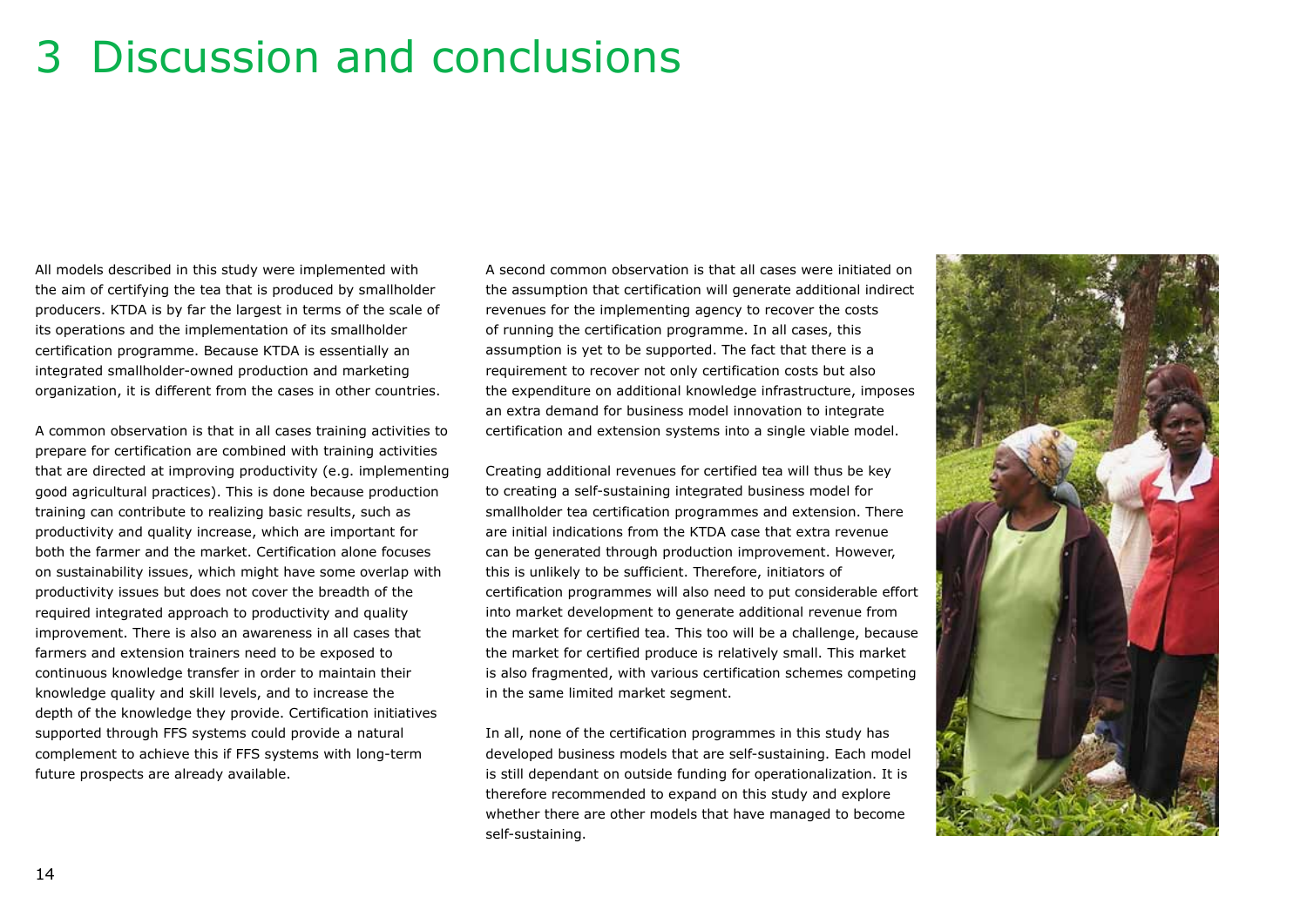Comparative insights need not come only from smallholder certification in tea. There are other sectors where certification initiatives have been deployed with smallholder farmers. Expanding the scope to these sectors could lead to significant insights into self-sustaining models.

Further study into business models would best be achieved through a participatory modelling exercise as done with KTDA and its partners. This enables clear definition and joint stakeholder learning. Conducting such a study would promote the dissemination of innovative solutions, which could contribute to lifting the tea industry to a higher level of sustainability, with positive results for both the smallholder farmers and companies involved throughout the value chain.

#### **References**

Institute for Social Development (ISD) 2008, SustainabiliTea, Report on Sri Lankan Tea Industry (Kandy, Sri Lanka)

Osterwalder, A. and Pigneur, Y. 2010, Business Model Generation, John Wiley & Sons, Inc, (Hoboken, New Jersey)

#### Publisher's imprint

This brochure is published by LEI Wageningen UR (University & Research centre) and falls within the research field of Market and Chains. This study was partially funded by the Dutch Ministry of Economic Affairs, Agriculture and Innovation.



Further information: Bart Doorneweert, +31 (0)317 48 18 83, bart.doorneweert@wur.nl, www.lei.wur.nl

Authors: Bart Doorneweert and Yuca Waarts

Coordination and design: Wageningen UR, Communication Services Language Editing: DUO Photographs: Andre de Jager and Davies Onduru

Printing: De Swart, Den Haag

LEI publication 12-039 © LEI, June 2012

This study was commissioned by the Netherlands Ministry of Economic Affairs, Agriculture and Innovation through the Royal Netherlands Embassy in Nairobi, Kenya under contract number NAI-04-03-01. The project title is: The Scalability of Sustainable Tea Vaue Chain in Kenya. The project is part of the implementation of the Ministry of Economic Affairs, Agriculture and Innovation (EL&I-DGIS) policy document 'Agriculture, Rural entrepreneurship and Food Security'.